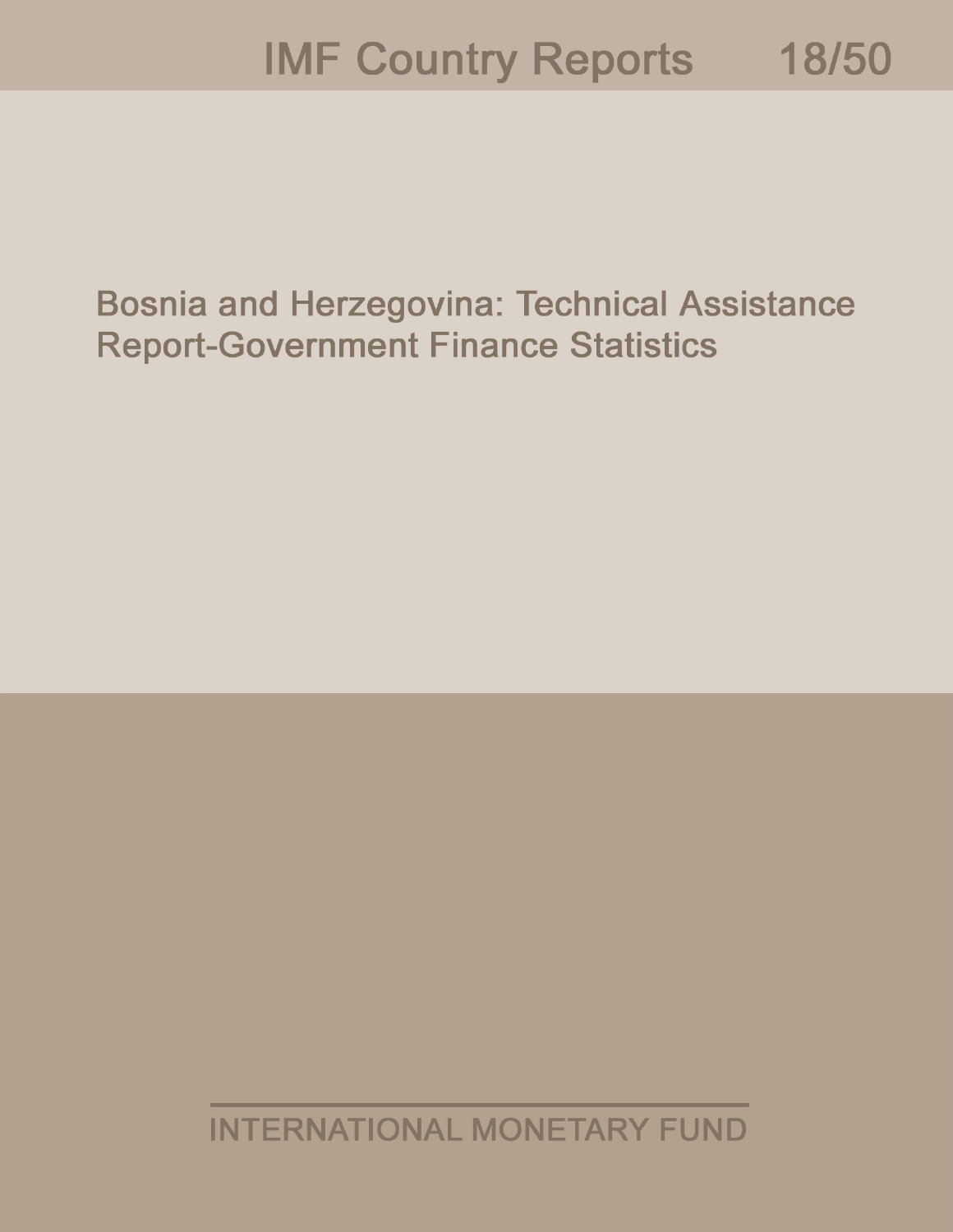

**IMF Country Report No. 18/50**

# **BOSNIA AND HERZEGOVINA**

February 2018

# **TECHNICAL ASSISTANCE REPORT—GOVERNMENT FINANCE STATISTICS**

This Technical Assistance report on Bosnia and Herzegovina was prepared by a staff team of the International Monetary Fund. It is based on the information available at the time it was completed on February 2017.

Copies of this report are available to the public from

International Monetary Fund • Publication Services PO Box 92780 • Washington, D.C. 20090 Telephone: (202) 623-7430 • Fax: (202) 623-7201 E-mail: publications@imf.org Web:<http://www.imf.org> Price: \$18.00 per printed copy

> **International Monetary Fund Washington, D.C.**

© 2018 International Monetary Fund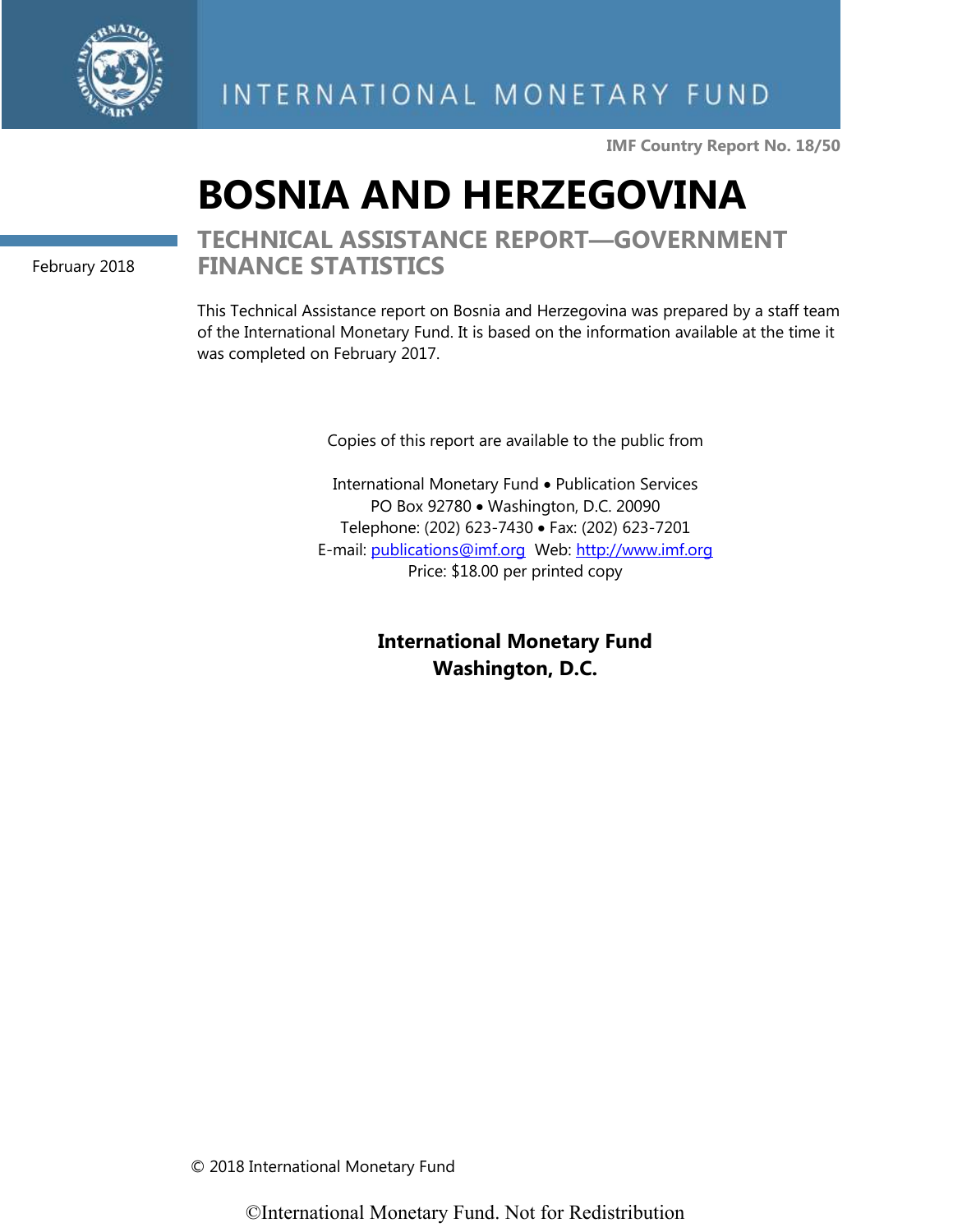# **INTERNATIONAL MONETARY FUND**

Statistics Department



# **BOSNIA AND HERZEGOVINA**

**TECHNICAL ASSISTANCE REPORT ON THE GOVERNMENT FINANCE STATISTICS MISSION**  (June 27–July 1, 2016)

**Prepared by Léonard P.A. Haakman** 

**February 2017**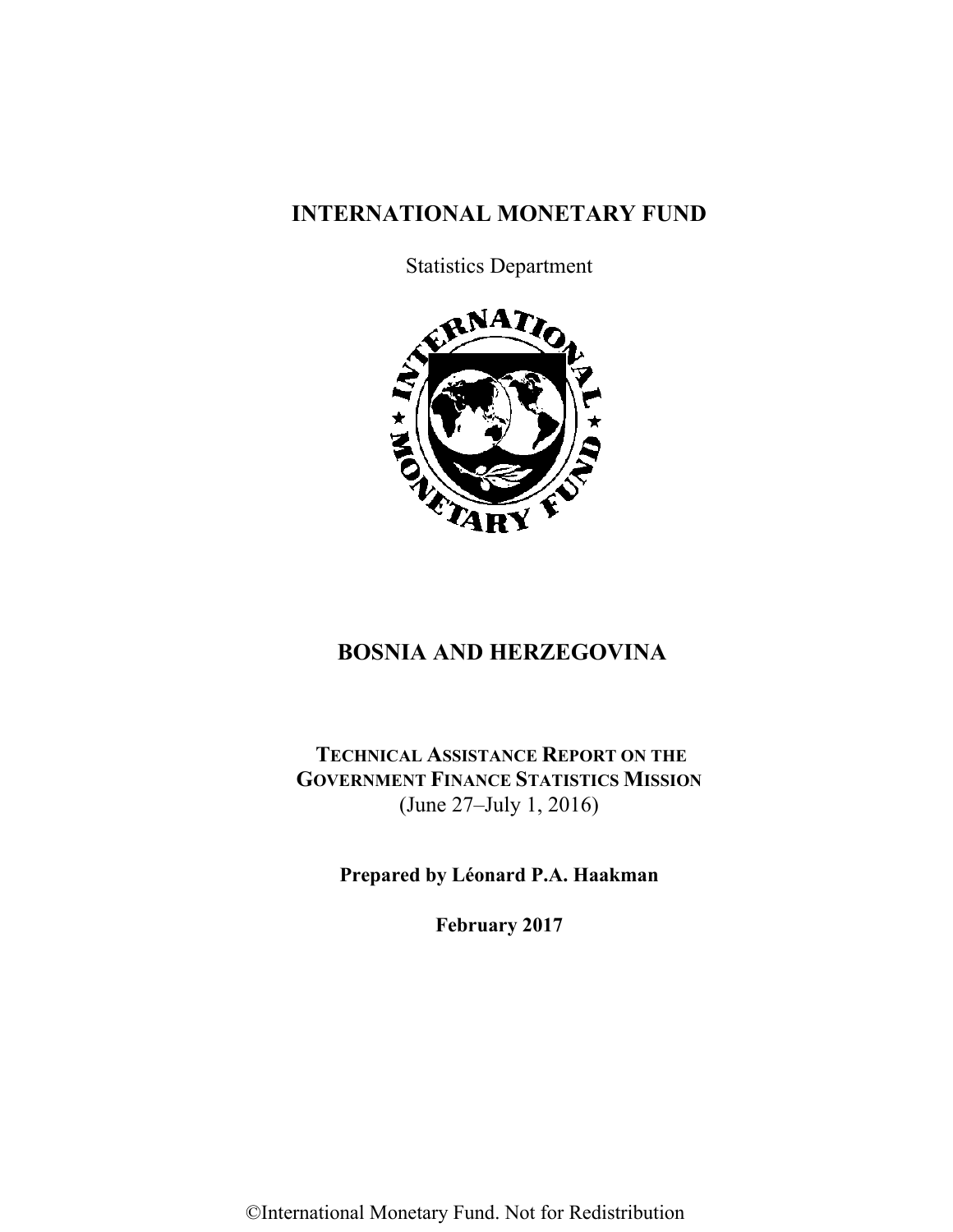The contents of this report constitute technical advice provided by the staff of the International Monetary Fund (IMF) to the authorities of Bosnia and Herzegovina (the "TA recipient") in response to their request for technical assistance. This report (in whole or in part) or summaries thereof may be disclosed by the IMF to IMF Executive Directors and members of their staff, as well as to other agencies or instrumentalities of the TA recipient, and upon their request, to World Bank staff, and other technical assistance providers and donors with legitimate interest, unless the TA recipient specifically objects to such disclosure (see Operational Guidelines for the Dissemination of Technical Assistance Information [http://www.imf.org/external/np/pp/eng/2013/061013.pdf\)](http://www.imf.org/external/np/pp/eng/2013/061013.pdf). Publication or Disclosure of this report (in whole or in part) or summaries thereof to parties outside the IMF other than agencies or instrumentalities of the TA recipient, World Bank staff, other technical assistance providers and donors with legitimate interest shall require the explicit consent of the TA recipient and the IMF's Statistics Department.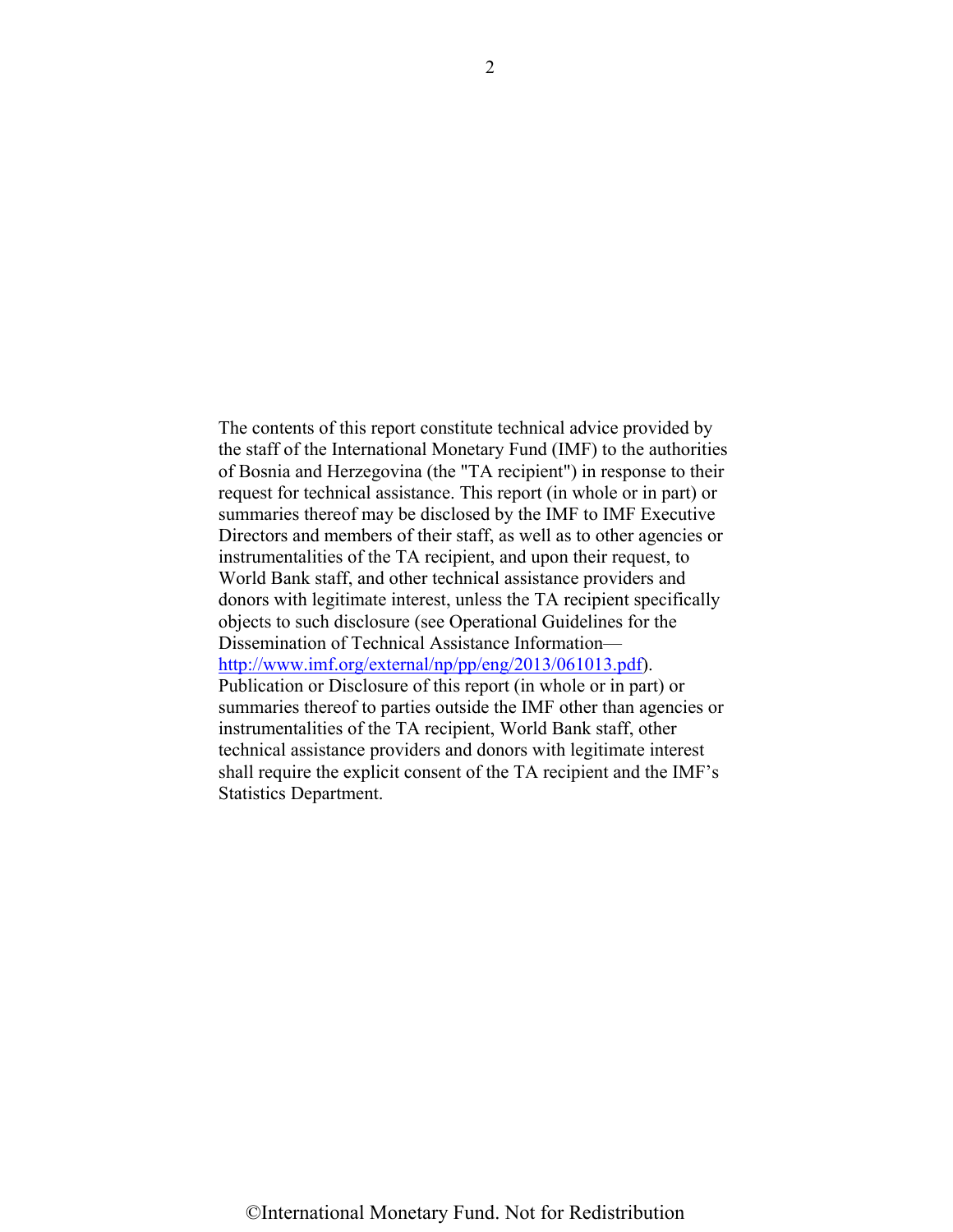# **Contents**

<span id="page-4-0"></span>

| <b>Appendix</b> |  |
|-----------------|--|

# ©International Monetary Fund. Not for Redistribution

# Page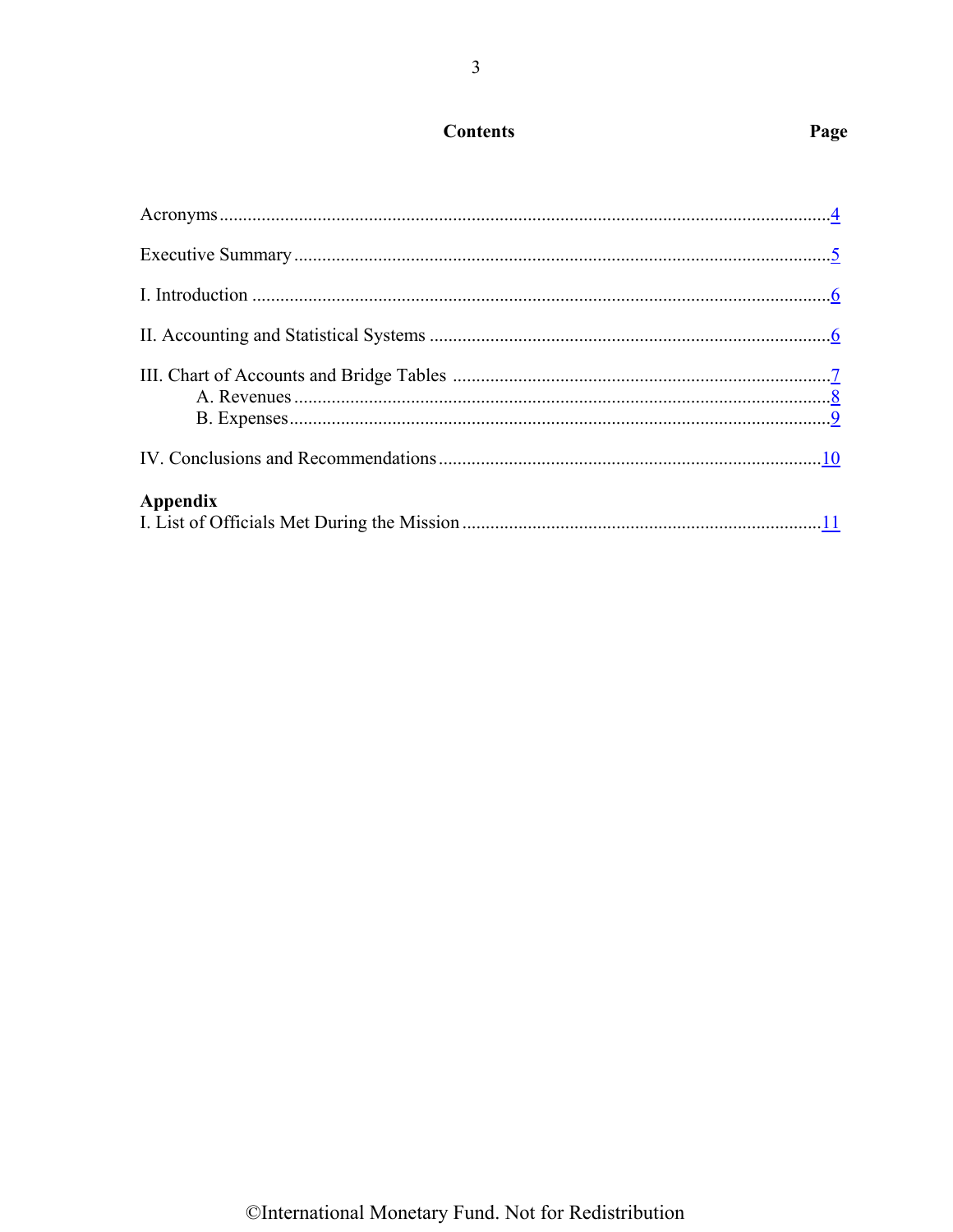## **[ACRONYMS](#page-4-0)**

<span id="page-5-0"></span>

| <b>CBBH</b>      | Central Bank of Bosnia and Herzegovina          |
|------------------|-------------------------------------------------|
| <b>COA</b>       | <b>Chart of Accounts</b>                        |
| <b>ESA 2010</b>  | European System of Accounts 2010                |
| ETP              | ESA 2010 Transmission Programme of Data         |
| <b>GFS</b>       | Government finance statistics                   |
| <b>GFSM 2001</b> | Government Finance Statistics Manual 2001       |
| <b>GFSM 2014</b> | Government Finance Statistics Manual 2014       |
| <b>ITA</b>       | <b>Indirect Tax Authority</b>                   |
| <b>MOF</b>       | Ministry of Finance (of the Republic of Srpska) |
| <b>RS</b>        | Republic of Srpska                              |
| <b>RZS</b>       | Republic of Srpska Institute of Statistics      |
| <b>TA</b>        | Technical assistance                            |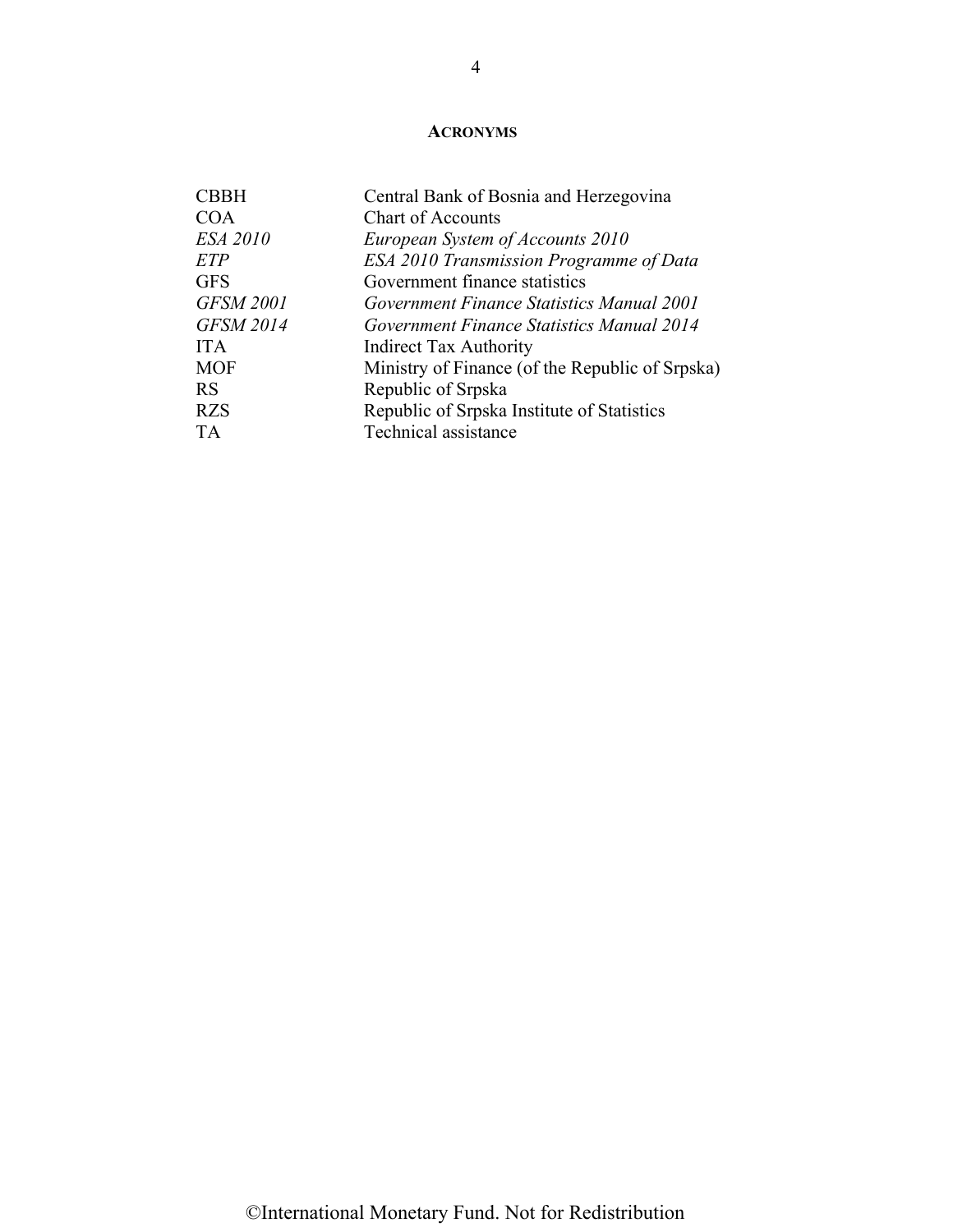#### **[EXECUTIVE SUMMARY](#page-4-0)**

<span id="page-6-0"></span>In response to a request for IMF technical assistance (TA) made by the Ministry of Finance (MOF) of the Republic of Srpska (RS), Bosnia and Herzegovina, a TA mission on government finance statistics (GFS) visited Banja Luka, Bosnia and Herzegovina, during June 27–July 1, 2016. It was the fourth mission to Bosnia and Herzegovina and the first mission to the RS to be conducted under the Swiss State Secretariat for Economic Affairs-GFS capacity building project.

**The main objective** of the mission was to assist the MOF of the RS in the compilation and dissemination of GFS in accordance with the guidelines of the *Government Finance Statistics Manual 2014* (*GFSM 2014*) and the *European System of Accounts* (*ESA 2010*).

**The main findings and recommendations** are as follows: (1) the chart of accounts used by the RS is very comprehensive and facilitates the bridging of the national codes to *GFSM 2014* and *ESA 2010* codes; (2) some amendments and extensions may be performed to further improve the bridging to *GFSM 2014* and *ESA 2010*; (3) coordination between the MOF and the RS Institute of Statistics and the Bosnia and Herzegovina Agency for Statistics regarding bridge tables is essential to ensure consistency among GFS according to *GFSM 2014*, GFS according to *ESA 2010*, and national accounts.

The following benchmark actions will help in evaluating the MOF's progress in the area of GFS and in considering any future request for follow-up TA: (1) the MOF will examine budget items in the chart of accounts for which no unique GFS code could be assigned during the mission; and (2) it will review the draft bridging tables to *ESA 2010* codes discussed during the mission. Furthermore, the bridge tables have to be discussed with the Central Bank of Bosnia and Herzegovina and the RS Institute of Statistics in future in order to arrive at a common bridge table to be used by all compilers of macroeconomic statistics in Bosnia and Herzegovina.

The mission would like to thank the staff of the MOF for their hospitality and support, which contributed greatly to the success of the mission (Appendix I lists the officials with whom the mission met).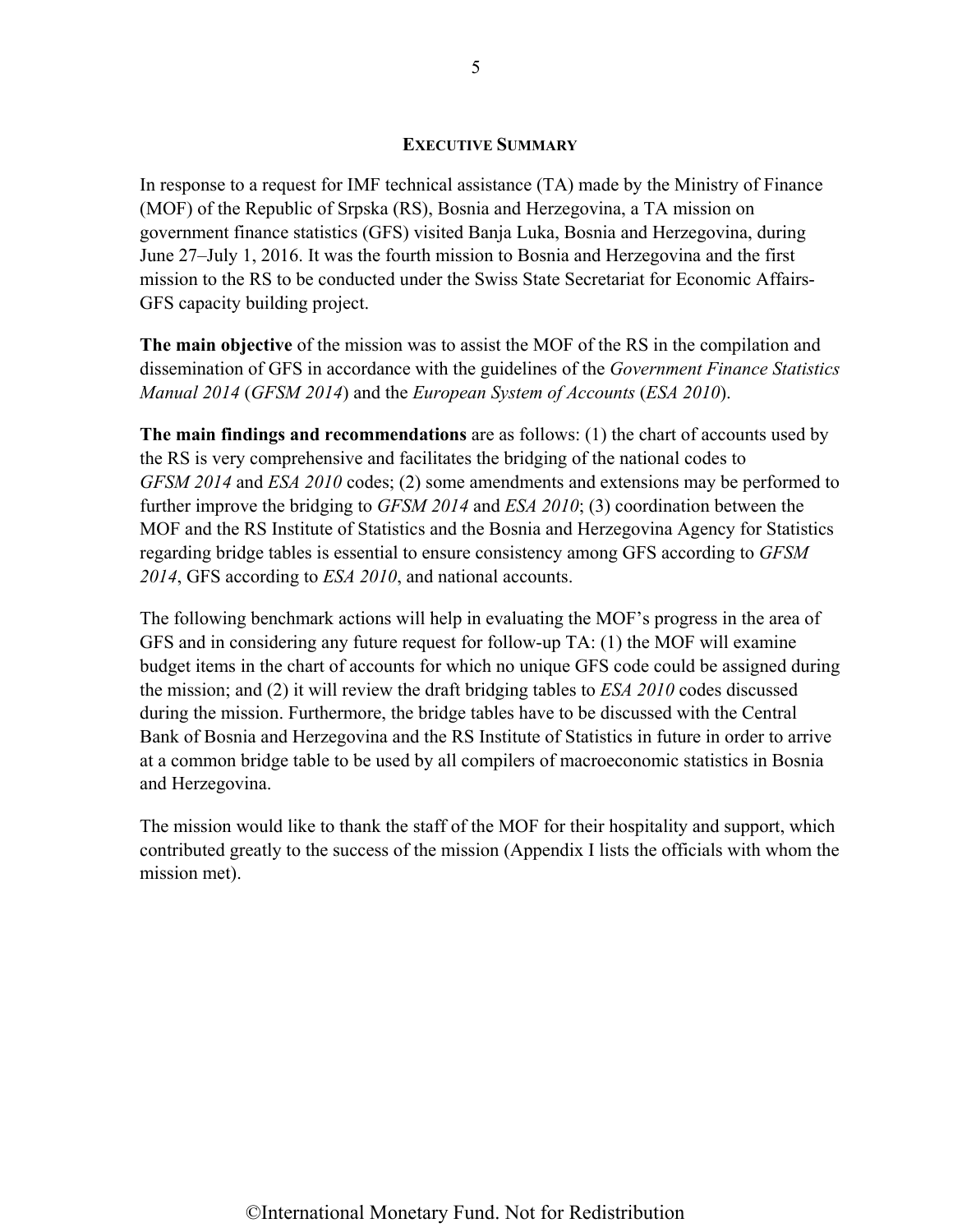#### **[I. INTRODUCTION](#page-4-0)**

<span id="page-7-0"></span>1. **The main objective** of the mission was to assist the Ministry of Finance (MOF) of the Republic of Srpska (RS) in the compilation and dissemination of government finance statistics (GFS) in accordance with the guidelines of the *Government Finance Statistics Manual 2014* (*GFSM 2014*) and the *European System of Accounts 2010* (*ESA 2010*). The mission was conducted in the context of the Swiss State Secretariat for Economic Affairsfunded GFS project to strengthen capacities of five participating countries, one of which is Bosnia and Herzegovina, in the compilation and dissemination of GFS data based on the latest international standards. As all participating countries have applied for European Union membership, this project supports the implementation of both the *GFSM 2014* and *ESA 2010*.

2. **The major tasks** of the mission were to (i) review the MOF's chart of accounts (CoA) and its bridging to GFS codes; (ii) advise on the recording of some specific transactions according to *GFSM 2014* and *ESA 2010*; and (iii) assist the MOF with the bridging of the COA to *ESA 2010*. The mission met staff members of the MOF: the Department for Consolidation of Financial Reports, Department for Macroeconomic Analysis and Policy, Department for Treasury, and Department for Fiscal System. The RS Institute of Statistics' (RZS) Department of National Accounts also participated in the meetings.

3. **The structure of this report** is as follows: Section II reviews the accounting standards used by the Bosnia and Herzegovina government and the institutional arrangements in Bosnia and Herzegovina related to GFS. Section III provides a discussion of the CoA and the main issues discussed during the mission. Section IV concludes the report with the main conclusions and recommendations.

#### **[II. ACCOUNTING AND STATISTICAL SYSTEMS](#page-4-0)**

4. The RS is one of two entities of Bosnia and Herzegovina. The other one is the Federation of Bosnia and Herzegovina. Together with the District of Brčko (DB), they constitute the country of Bosnia and Herzegovina. The two entities, RS and Federation of Bosnia and Herzegovina, have a high degree of autonomy and comprise each about half of the country. Many of the tasks commonly observed as the responsibility of the government at the national level are in Bosnia and Herzegovina found at the entity level. For example, tasks related to issues like unemployment, social security, health, and highways are in Bosnia and Herzegovina under the responsibility of the entity and cantonal level authorities. This is also reflected by the budgets, where the budget of the government on the national level (Bosnian institutions) accounts for about 10 percent; Federation of Bosnia and Herzegovina, 60 percent; and RS, 30 percent. The RS has municipalities and cities.

5. The MOF of the RS is responsible for the public accounting standards used in the RS. The government entities (state, social security funds, and municipalities) in the RS have applied the International Public Sector Accounting Standards. The MOF informed the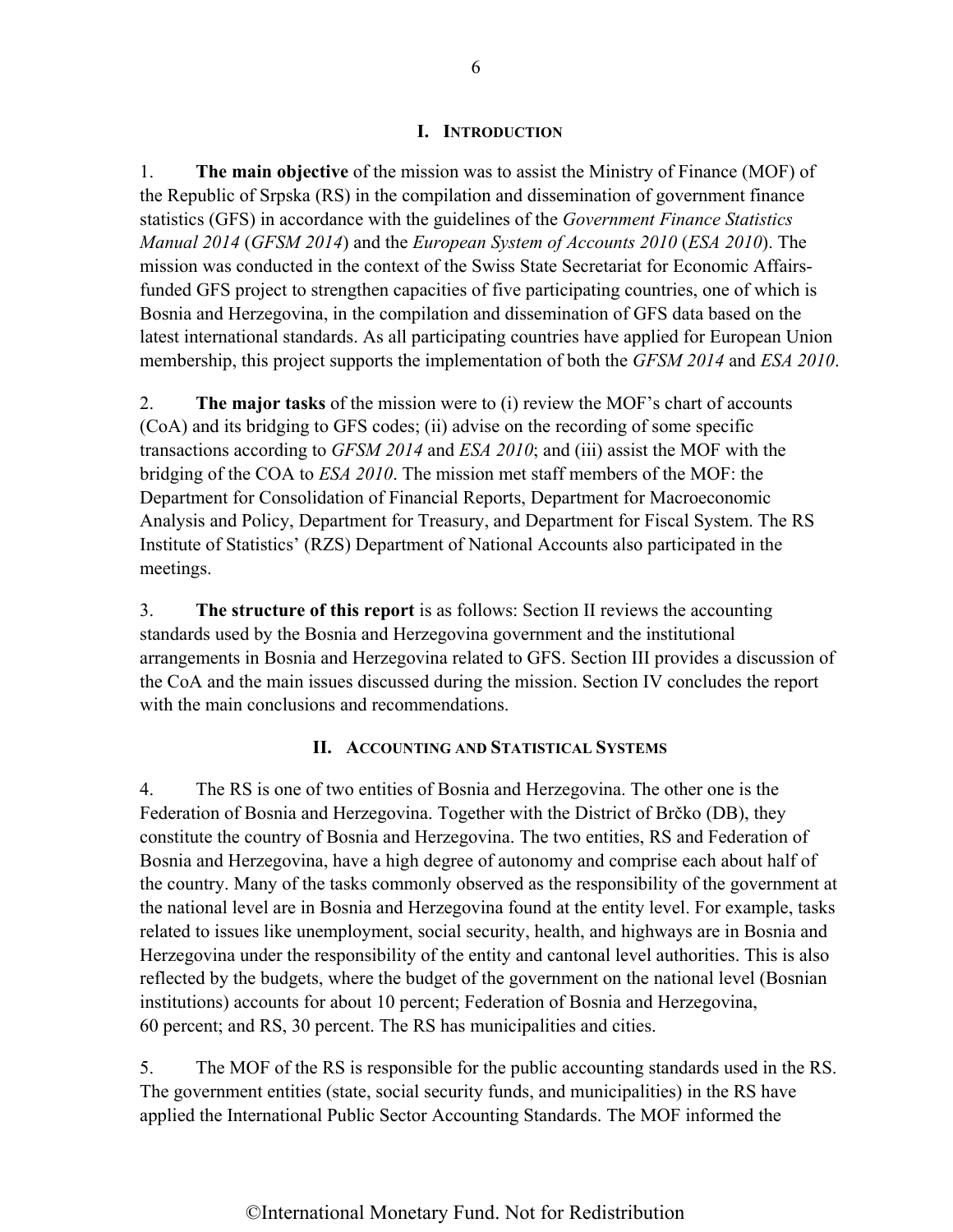mission that there are no deviations and the public accounts are aligned with the latest International Public Sector Accounting Standards. Thus, the public accounts are fully on an accrual basis. It should be noted that there is no full consolidation with state-owned enterprises as the latter use other accounting standards.

6. The MOF also classifies the accounts according to the *Government Finance Statistics Manual 2001* (*GFSM 2001)*. The classification is based on a common CoA for all government institutions. This CoA can be bridged to *GFSM 2001* codes. For GFS reports, the revenues are reported on a cash basis. The reason for this is that government entities outside the RS do not have revenues on an accrual basis. The cash reporting was also done upon the request of the IMF's European Department. To this aim, the CoA contains the cash flows related to the revenues and, in addition, accrual adjustments to arrive at revenues on an accrual basis. The CoA was designed in 2011 and has not been updated since then. Many items in the CoA are no longer relevant.

7. These figures are sent by the MOF to the IMF's Resident Representative's Office in Bosnia and Herzegovina and to the Central Bank of Bosnia and Herzegovina (CBBH). The latter can further modify the data and the classifications when it compiles the government accounts according to the *GFSM 2001/2014*. The CBBH transmits these data to the IMF's Statistics Department. The MOF informed the mission that it does not receive feedback from the CBBH regarding their GFS data and does not know which GFS data regarding the RS are sent to the IMF's Statistics Department. There is no memorandum of understanding between the MOF of the RS and other institutions involved in GFS, such as the CBBH.

## **[III. CHART OF ACCOUNTS AND BRIDGE TABLES](#page-4-0)**

8. The mission went through Classes 4–9 of the COA of the RS line by line. These classes denote the following:

- Class 4: expenses;
- Class 5: outlays for the acquisition of nonfinancial assets;
- Class 6: outlays for the acquisition of financial assets and liabilities;
- Class 7: revenues;
- Class 8: receipts from the disposals of nonfinancial assets;
- Class 9: receipts from the disposals of financial assets and borrowing.

9. Based on the description of the items in the COA and supplementary explanation by the MOF, the mission made a proposal for the coding according to *ESA 2010* and identified issues that needed to be further analyzed.

10. The *ESA 2010* is a regulation in the European Union. All member states in the European Union should comply. The *ESA 2010* consist of the legal text, a manual, and a set

#### <span id="page-8-0"></span>7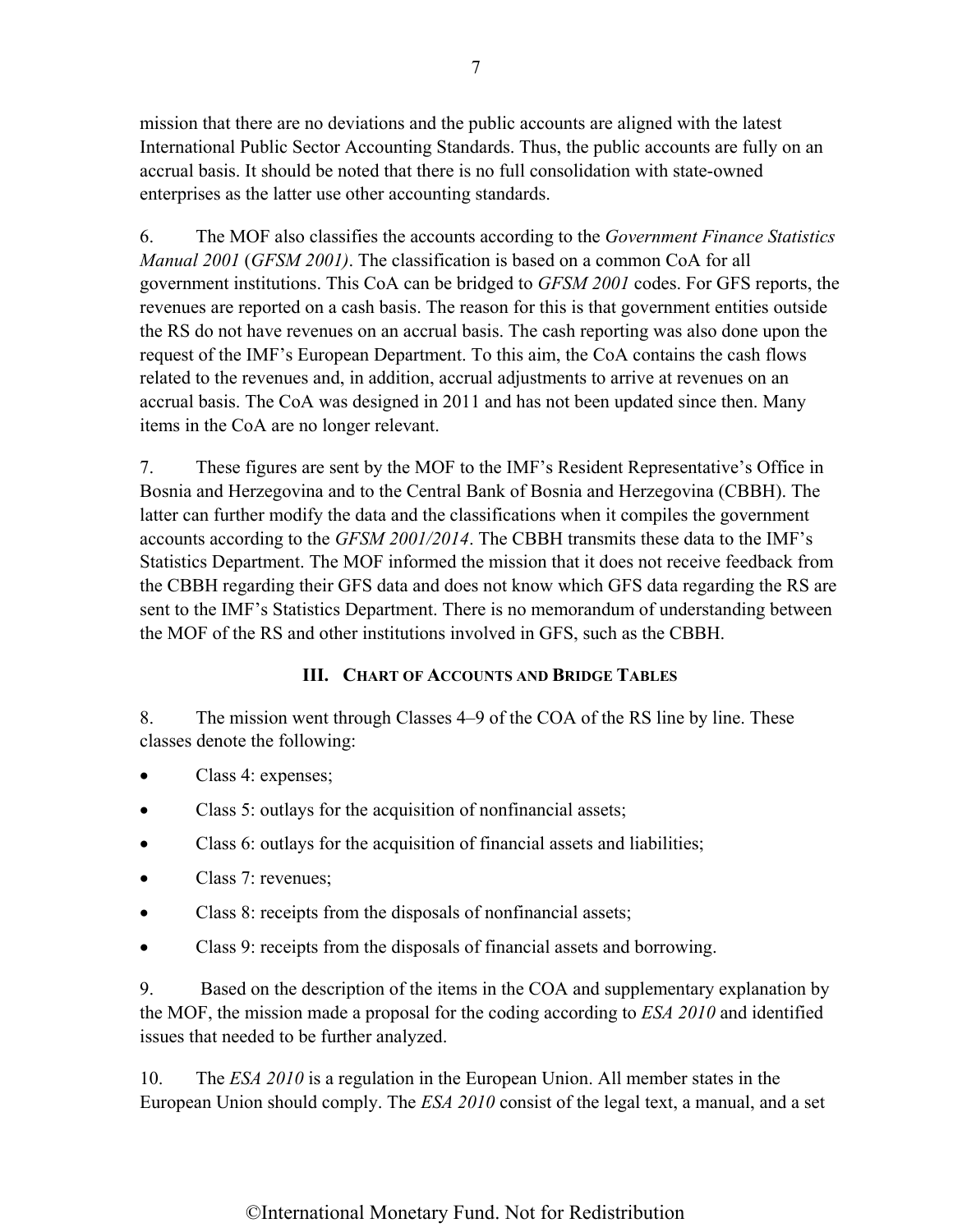<span id="page-9-0"></span>of mandatory tables sent to Eurostat called the *ESA 2010* Transmission Programme of Data (ETP). For GFS, the ESA Table 2 (nonfinancial accounts), Table 9 (taxes and social contributions), Table 11 (Classifications of the Functions of Government), Table 27 (quarterly financial accounts), and Table 28 (quarterly Maastricht debt) are relevant. Other tables in the ETP also contain data on general government but as part of national accounts. The GFS according to *ESA 2010* and the national accounts should be fully consistent. Not all the variables described in *ESA 2010* are mandatory for the ETP. On the other hand, the detailed breakdown of taxes and social contribution required for Table 9 cannot be found in *ESA 2010*.

11. It was noted that consolidation (i.e., eliminating flow between government entities) of nonfinancial accounts in *ESA 2010* differs from *GFSM 2014*. Consolidation in *ESA 2010* only involves the elimination of transactions between government entities when it concerns property income  $(D.4)$ ; other current transfers  $(D.73)$ ; and capital transfers  $(D.9)$  excluding capital taxes) whereas *GFSM 2014* (paragraphs 3.152–3.162) recommends consolidation for almost all transaction categories. In the financial accounts, all transaction categories should be consolidated both in *ESA 2010* and *GFSM 2014*.

#### **[A. Revenues](#page-4-0)**

12. Indirect taxes are collected by the Indirect Tax Authority (ITA), an institution at the Bosnia and Herzegovina's state level, which is authorized to implement and enforce legislation on indirect taxation. The Governing Board of the ITA is responsible for determining the policy proposals of indirect taxation. The governing Board defines strategic objectives and approves the annual work plan, budget and regulation of the ITA. Both entities can veto any decision. The tax proceeds are distributed to the entities and the state based on keys. The mission explained that the share of the proceeds should reflect underlying taxable economic event. If this is not the case, the difference should be recorded as a grant from one government to the other (see footnote 13 on page 90 of *GFSM 2014*).

13. The mission explained that *ESA 2010* distinguishes between taxes on production and import and other taxes whereas GFS uses a breakdown into tax categories as usually available in tax administration. As a consequence, *ESA 2010* requires, for taxes on goods, information on the tax payer: is it a producer or a consumer? For example, taxes on vehicles paid by corporation are taxes on production (D.29), whereas such a tax for a household (for personal use) is classified as other current taxes (D.59).

14. One of the main issues related to social contributions concerns transfers between social security funds, or between ministries and social security funds. For example, a ministry pays a contribution to a social security fund so that some persons (not employed by government) are entitled to future social benefits. The mission recommended to record a grant (in *GFSM 2014)* or a current transfer (in *ESA 2010*). It is not possible to record social contributions as they can only be paid by households or employer. An option would be to record the contributions as social assistance benefits in cash, followed by a social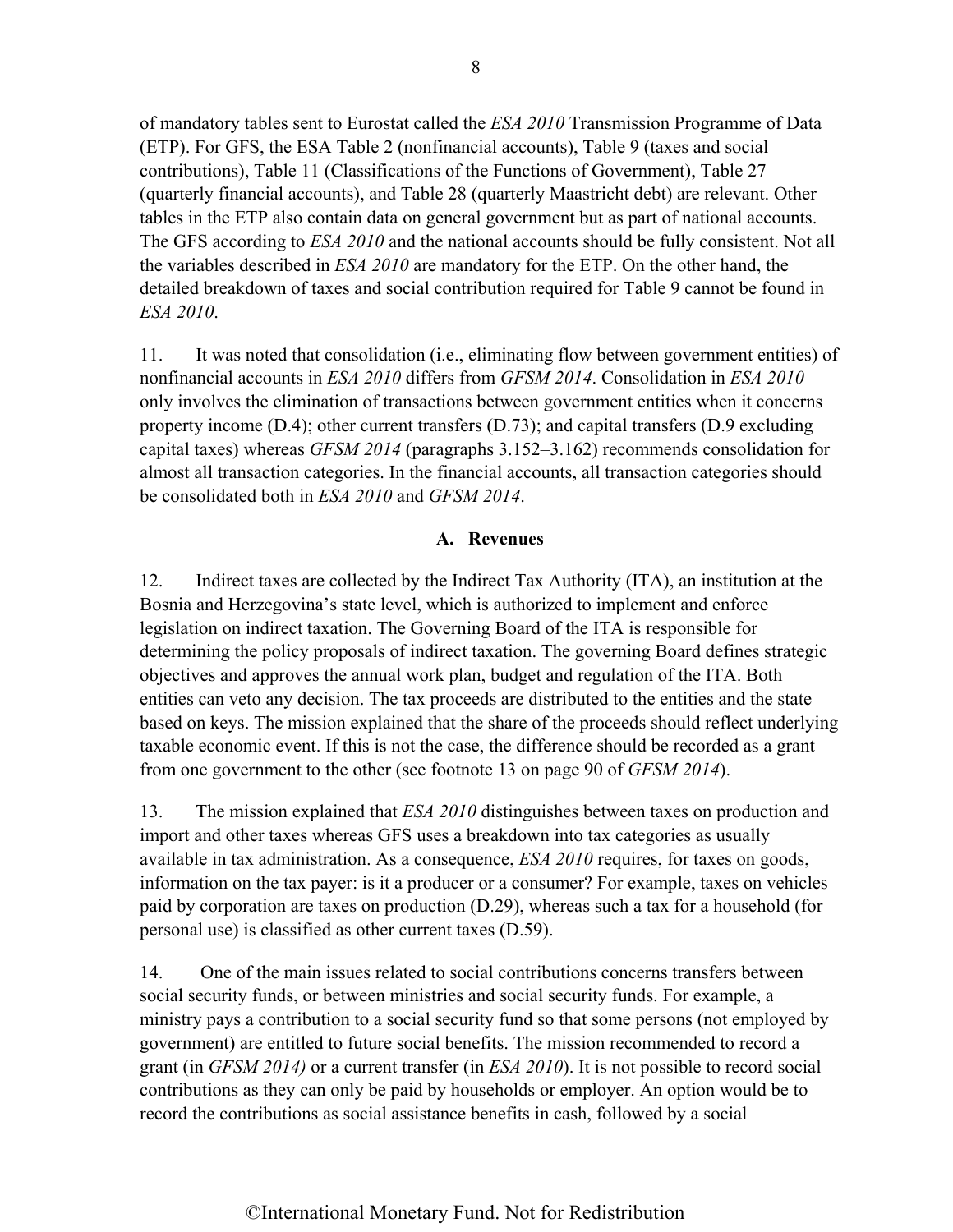<span id="page-10-0"></span>contribution from households to social security funds. However, this is not recommended as social benefits in cash are usefully not earmarked, but they can be used freely.

15. The CoA showed a lot of entries related to proceeds from the use of natural resources such as the right to extract water or to use land. In most cases, they could be considered as rent.

16. The mission drew special attention to dividends. They should exclude superdividends. Super-dividends are dividends that are disproportionally large relative to the recent levels of earnings and dividends (*GFSM 2014* paragraph 5.111). The Eurostat's *Manual on Government Deficit and Debt* (Chapter III.5) provides further strict guidelines for the recording of super-dividends.

17. The *ESA 2010* uses the concept of production rather than sales in *GFSM 2014*. Production is what has been produced in a given year. Thus, it includes goods and services produced and sold in the year, but also goods and services produced but not sold in the year, which are recorded as adding to stocks of inventories. This is typically rather minor for government units in relation to revenue.

# **[B. Expenses](#page-4-0)**

18. Borderline cases to distinguish between compensation of employees and intermediation consumption were discussed. Expenditures made by the employees in the course of their duties and compensated by government should be seen as intermediate consumption (e.g., costs related to business travels). Compensation for food or free food should be recorded as wages (in kind).

19. Wages and salaries, part of compensation of employees, should exclude payments to employees that are not related to work done such as family allowances, payments to workers absent from work, and severance payments to workers who lose their job. They should be recorded as employer-related social benefits. They are also recorded as imputed employers' social contributions and imputed social contributions.

20. Payments for work done to persons who do not have an employee–employer relationship with government should not be included in compensation of employees. However, it may be difficult to assess whether there actually is an employee–employer relationship. The *GFSM 2014* (paragraphs 6.33–34) provides some guidance in such cases.

21. The mission explained that interest should be recorded on an accrual basis. For loans, it means that interest accrued but not yet paid should be recorded as expense; simultaneously, recording a transaction with the same amount in loans (double-entry bookkeeping). When the interest is actually paid, it leads to negative transactions in loans (and a decrease of deposits). In case of debt securities, the premium and discount are also considered as interest under *GFSM 2014* and *ESA 2010* and should be spread over the lifetime of the security. Examples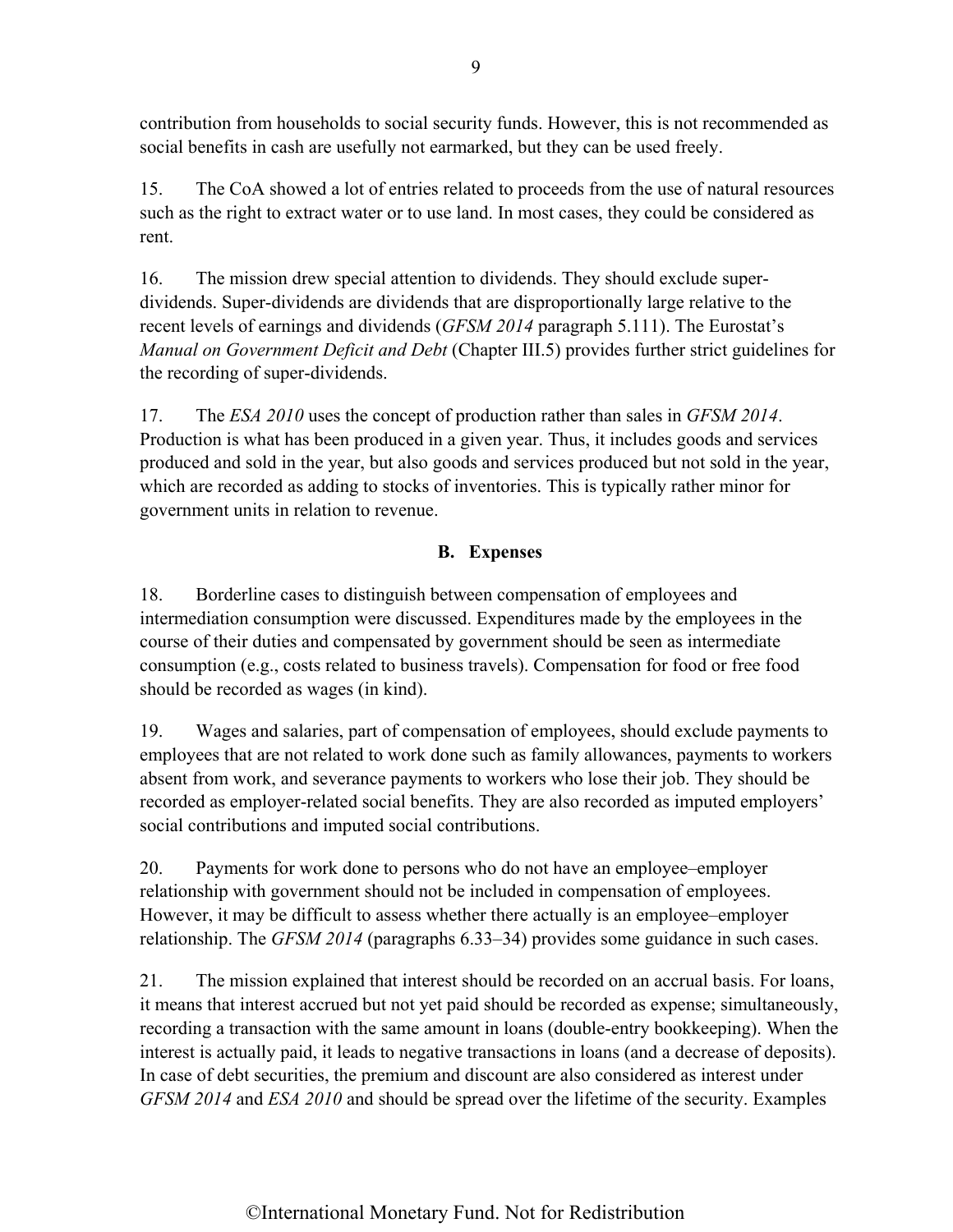<span id="page-11-0"></span>for the calculations of interest accrued can be found in the *Public Sector Debt Statistics— Guide for Compilers and Users*, paragraphs 2.158 and 2.179, and the *Manual on Government Deficit and Debt*. It was also mentioned that the concept of interest in *GFSM 2001/2014* and *ESA 2010* are not equivalent. In the case of interest paid to banks and received from banks, part of the interest should be recorded as a payment for a financial intermediation services indirectly measured, the so-called FISIM.

22. Some transactions may occur in foreign exchange rates. In such cases, the value of the transaction should be converted into the domestic currency based on the prevailing market exchange rate. When the actual payment takes places later and the currency exchange rate has changed in the meantime, this does not affect the transaction value. It only affects the other accounts payable. Due to the change in the exchange rate, one has to record other economic flow in other accounts payable.

#### **[IV. CONCLUSIONS AND RECOMMENDATIONS](#page-4-0)**

23. The mission discussed the CoA line by line with the MOF. As a result of the mission, Classes 4–9 of the CoA have been classified to *ESA 2010* codes. The CoA used by the RS is very comprehensive and facilitates the bridging of the national codes to *GFSM 2014* and *ESA 2010* codes. However, some amendments and extensions to the CoA may be performed to further improve the bridging to *GFSM 2014* and *ESA 2010.*

24. Since national accounts and GFS use mainly the same macroeconomic concepts and the *ESA 2010* codes are also relevant for the general government sector in national accounts, it is recommended that the MOF's GFS compiler and the compiler of national accounts in the RZS coordinate the coding to *ESA 2010*. It is essential to ensure consistency among GFS according to *GFSM 2014*, GFS according to *ESA 2010*, and national accounts.

25. The following benchmark actions will help in evaluating the MOF's progress in the area of GFS and in considering any future request for follow-up TA: (i) the MOF will examine budget items in the CoA for which no unique GFS code could be assigned during the mission; and (ii) it will review the draft bridging tables to *ESA 2010* codes discussed during the mission. Furthermore, the bridge tables have to be discussed with the CBBH and the RZS in future in order to arrive at a common bridge table used by all compilers of macroeconomic statistics in Bosnia and Herzegovina.